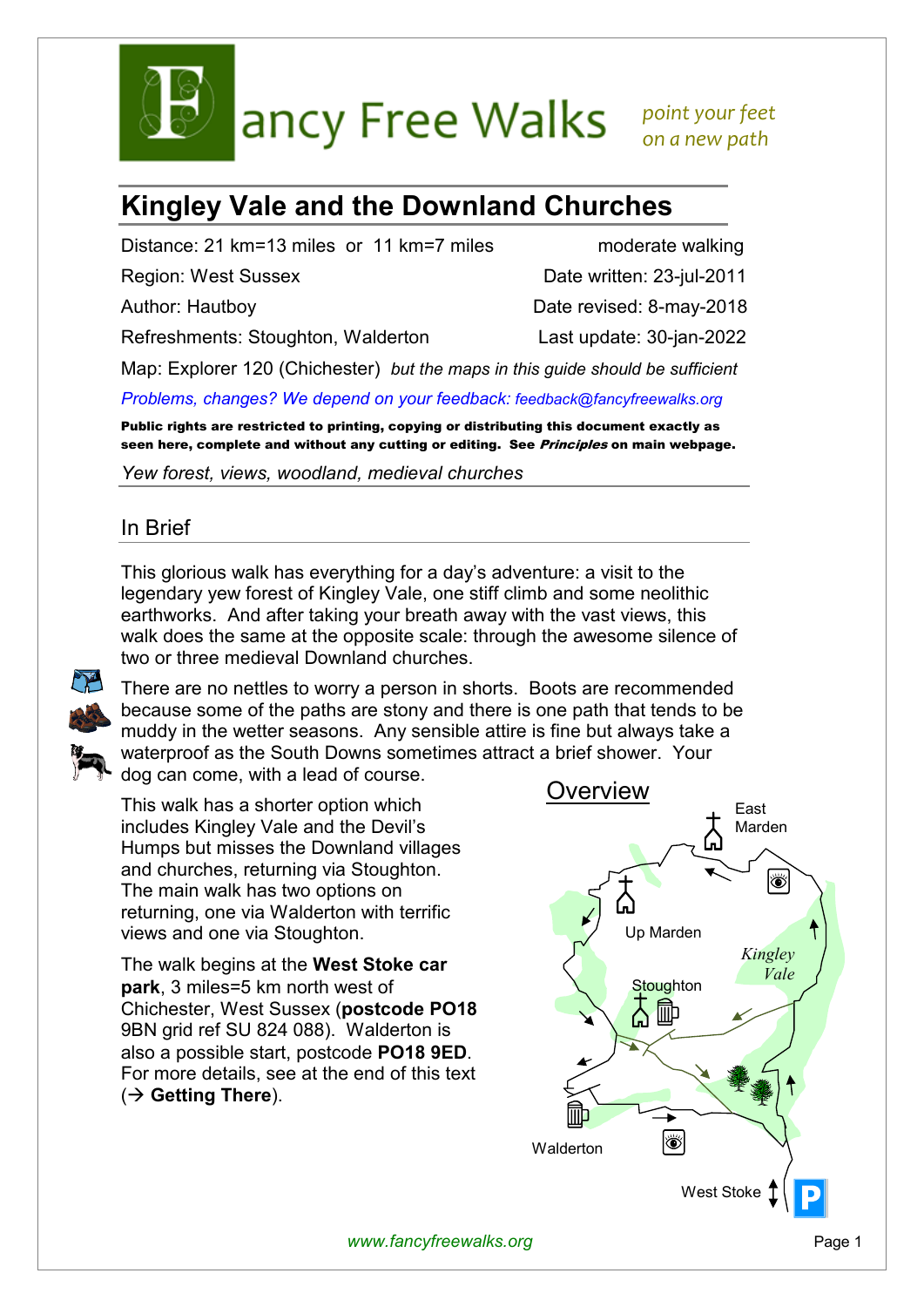## The Walk

### Leg 1: Via Kingley Vale and the Devil's Humps to Stoughton Down 4 km=2½ miles

1 From the car park, go through the large wooden swing gate ahead, signposted *Kingley Vale*. The wide cinder track runs between fields, first under trees then into the open. It runs through a belt of trees and continues with woodland on the left. After about 1 km, you reach a crossing path with a wooden gate ahead bearing the words *Kingley Vale N.N.R*. Go straight ahead through the swing gate into the Reserve. On your right is an info tablet and a little hut with descriptive illustrations, stories and a ceiling showing the birdlife.

> *Kingley Vale is a National Nature Reserve run by Natural England. As well as the famous yew forest which you are about to see, it covers the chalk and grasslands, the bronze age earthworks and large areas of forest. The twisted and ancient yews of Kingley Vale are among the oldest living things in Britain and the atmosphere they convey is awesome, especially in the mist of a November morning.*



- 2 Follow the main path ahead marked as a *Nature Trail* with wooden posts and arrows to guide you. In 150m, fork **right** on a more earthy path and in 150m, by an info tablet and marker **post 4**, turn **right** to view some of the great yew trees. After marker **post 5** (almost hidden on your left), there are still more yews to see on the right, but you need to keep **left** to exit by a narrow path out into the open again. Turn immediately **right** at a post and follow the trail beside a wild meadow, passing marker **post 6** in 50m. In another 50m, at marker **post 7**, your path rejoins the main path. In 50m, at marker **post 8**, turn **right** again to visit another sequence of great yews. The path comes out into open grasslands. Turn **left** to marker post **11** and **right** by a crude bench. The short very steep ascent is clearly visible on the chalk up ahead. (The official footpath goes up through the dense yew trees but after recent storms and so many fallen trees, everyone now uses the path up the open hillside just to the right, which is much easier thanks to natural chalk steps.)
- 3 Follow the path towards the slope, heading past a group of small yews and begin your ascent. As you pause for breath, you gain views behind to the Ò coast with Chichester Cathedral visible. At the top of the steepest part there is a flat section from where you can pause to admire the view. Continue to meet, near the top, a wide crossing path on the open hillside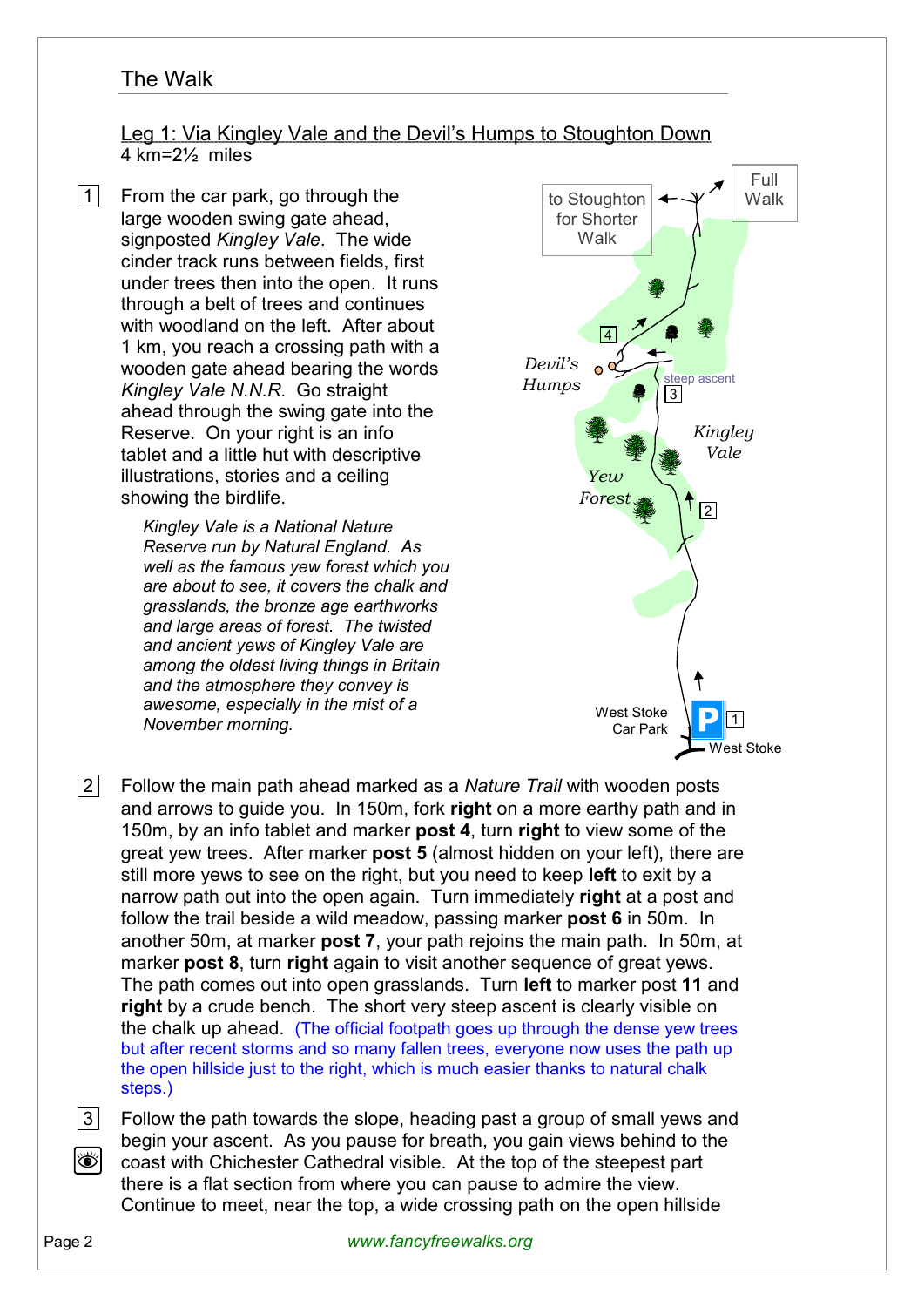near post **17**. Turn **left** on this path to go past post **18**. In 100m go through a wooden swing gate and continue straight on with great views south. Head straight for a round earth mound, one of a pair known as the Devil's Humps. Just before the Hump, cross straight over a wide diagonal chalky track. In 15m you reach a grassy crossing path just before the Hump. Your route is **right** on this green path. But first you may want to climb the Hump for a good view all around.

*The Devil's Humps are part of a bronze-age cemetery. There are in fact six of these "barrows" in this area. The two humps are bell type, the others being bowl and pond type, two of each. When a great chief of the Stone or Bronze Age died, it was customary for his people to erect a mound of earth or stones over his body, so that people of future generations coming near it might exclaim, "Great is this tumulus! Of a truth a mighty hero lies buried here." These barrows are about 3000 years old.* 

 4 Having turned **right** on the grassy path, continue 100m to arrive at an information board. A rutted track merges with you from the left. Turn **right** and follow the track through a double metal gate, steadily descending amidst forest. In 600m you will notice a blue arrow indicating the official bridleway to the right. Ignore this turn and stay on the track. In 450m the bridleway re-joins from the right at another blue marker. Shortly after, you approach a junction with a 3-way fingerpost on your left. Here you have a choice.

**Decision point.** If you are doing the **shorter** walk, omitting the Mardens and the Downland churches but gaining an earlier lunch, skip to near the end of this text and do **Stoughton Descent 1**, rejoining the walk later where indicated. Otherwise, continue with the next stage.



#### Leg 2: Onwards to East Marden 5 km=3 miles

Ö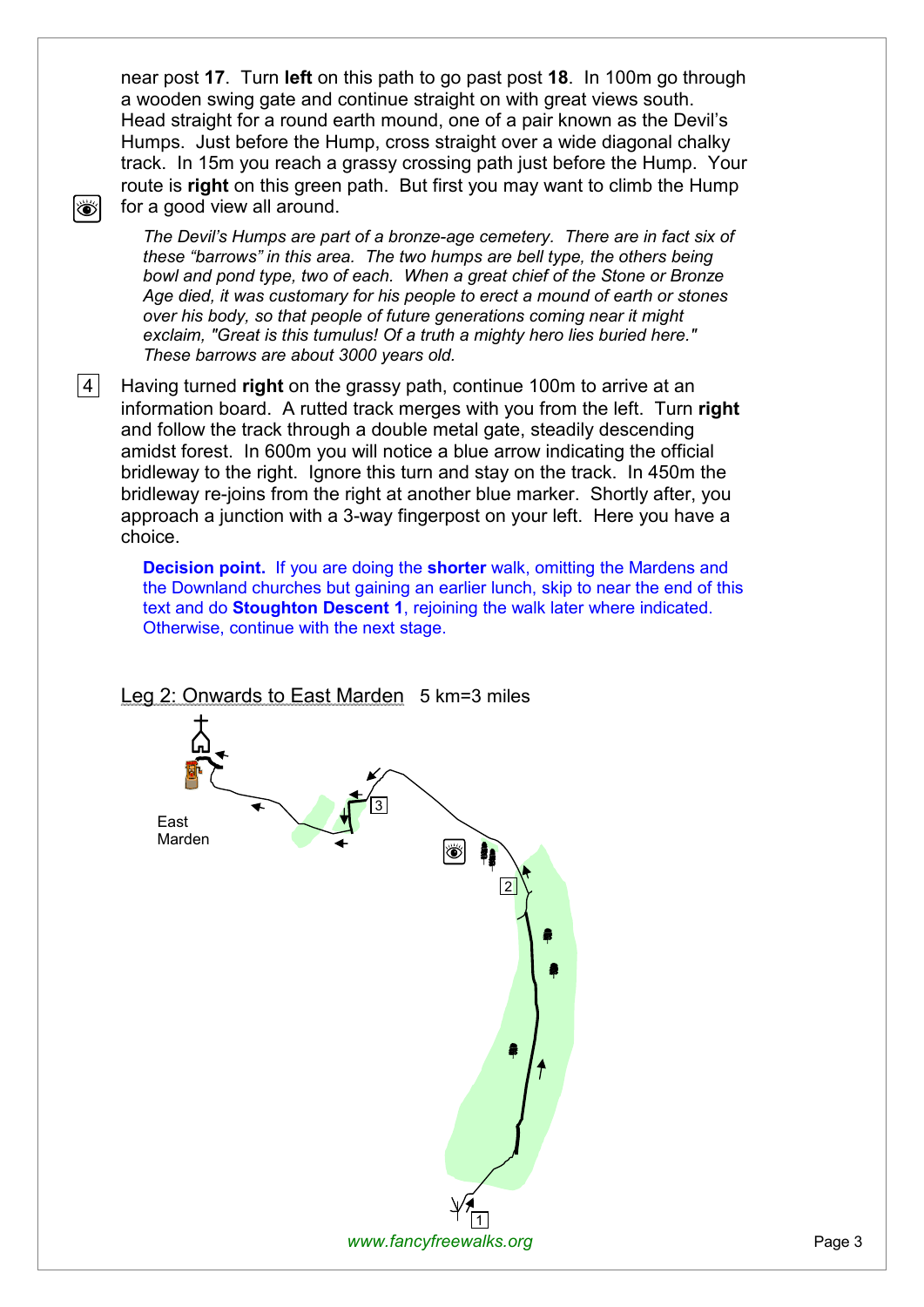**1** Ignore the rough track on the right uphill and take the **second** path, a quarter **right**, that goes slightly uphill under beeches, past a fingerpost with a *Monarch's Way* badge. Your path widens and runs under more magnificent beeches. The beeches finally end at a 4-way fingerpost. Take the **left** fork. Forestry operations turn this area into a veritable quagmire in the wetter seasons, in which case you need to hop around the edges; however, the rest of the walk is generally much drier. The path gradually merges with a bridleway from your right and it shortly passes a post with a blue arrow, followed by another fingerpost near a large wooden gate. Keep straight ahead past the gate, alongside the garden fence of *Blackbush House*. This winding track runs through mixed woodland and in 600m passes a notice indicating that you are leaving Kingley Vale. In another 250m, at a fingerpost, the track bends left and right under yews. In 350m you pass a wooden gate on the left coming from the private West Dean Estate. A further 100m takes you to a T-junction. Turn **right** on a track and, in just 10m, turn left through a small wooden gate into the open pasture of Chilgrove Hill.

2 Keep to the left-hand side of the pasture heading up towards a large clump of trees. You have wonderful views left down the valley. Eventually, on the far side, go through two small wooden gates. These are followed by metal gates on either side of a smaller meadow. Continue on a concrete drive, passing a bungalow. Before the drive bends right into a farm, go **left** over a stile. The path runs behind some small yards, past a big oak and a pond, then on a narrow course by a pasture and over a stile. Turn **right** here on a track.

 3 The track leads down to a tarmac drive by a 4-way fingerpost. Turn **left** on the drive, passing the modestly named *Hill Barn*. Opposite *Flint Barn*, at a fingerpost, turn **right** on a narrow path into trees. This path is fenced at first and then goes over a stile into an open hillside pasture. East Marden can be seen ahead in the valley. Go straight ahead down the steepest part, on a faint path across the grass. After a rather precipitous descent, go over a stile on the **left**. The path runs through tall shrubbery with a few avoidable nettles (and ramsons in spring). Go past an old collapsed stile and along the **right**-hand side of a crop field, past an unneeded stile and straight ahead on a farm track. After a large barn, ignore a signed footpath left. Shortly after, at a 2-way fingerpost, turn **right** and go down a track past houses to a lane in East Marden. Turn **left** on the lane soon reaching the village well and the church.

*East Marden is a village and a very small parish here on the Downs, covering 380 ha and measuring just over 1x2 km. Elevation is a variable 100m. Probably because of the bleak position, the houses are not much older than the early 1700s, in contrast to the thick-walled church. In the centre on the small green is the famous thatched well. This well has much of the original winching gear and rope. The small oak-beamed Church of St Peter has no separate chancel, a single bell and a small pipe organ. This instrument is 150 years old and came originally from St James's Palace where it was played upon by Prince Albert. The walls are whitewashed but hints of the old coloured walls are visible under the choir benches.* 

太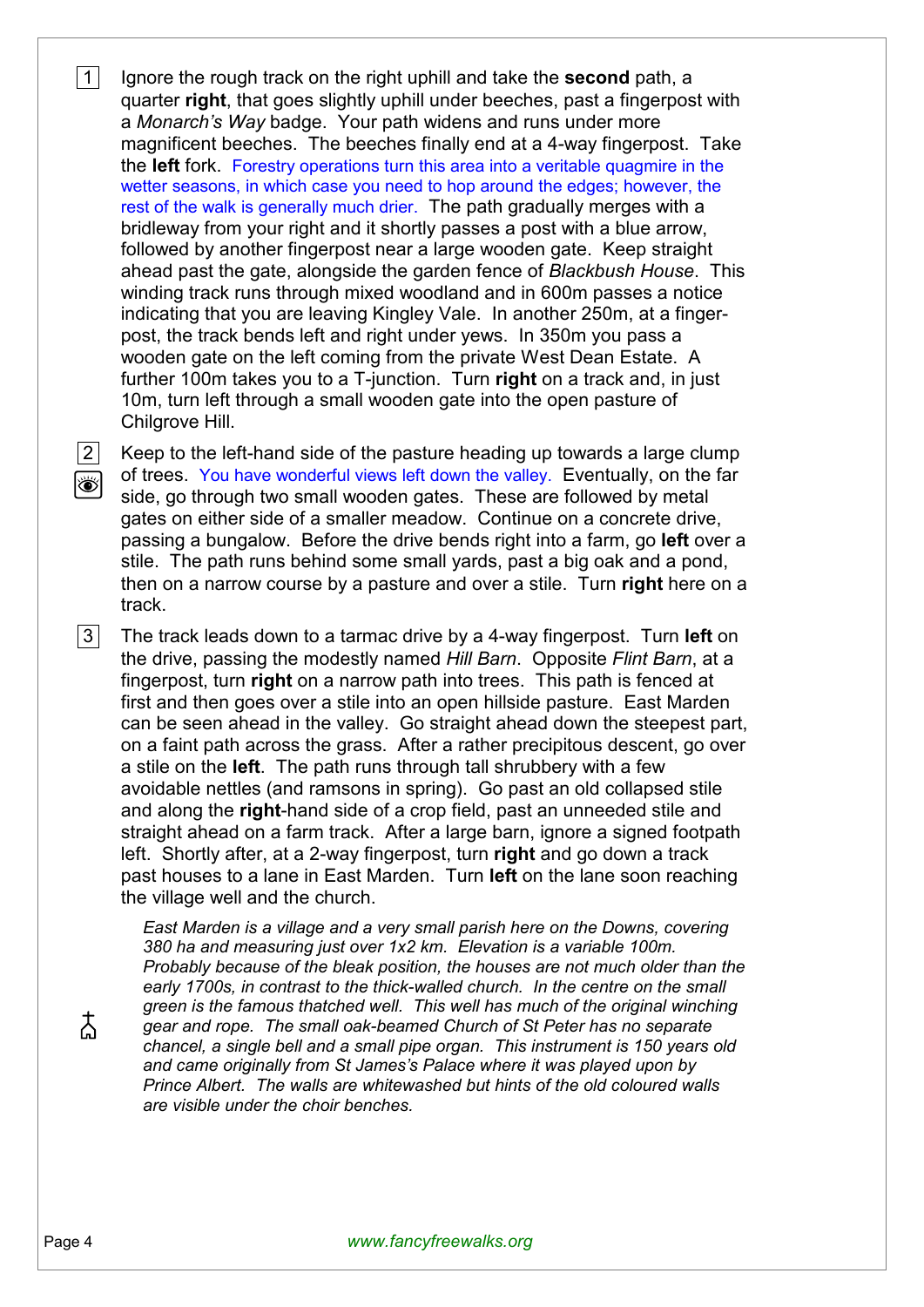

 1 Keep **right** past the church on the lane signposted *North Marden* (see the *Harting Down* walk in this series). In 50m, opposite a cottage called *Cobbersfield*, turn **left** through a metal kissing-gate and follow a faint path across the centre of a rather wild pasture. At the opposite corner, go over a stile and along the left-hand side of a field. At the corner, turn **right** as directed by the pointer. Go to the next fingerpost (which is under an electricity pole), turn **left** and go along the **left**-hand edge of a field, still under electricity wires. At the far corner, go up into woodland. This is another steep climb, although short and the last for today. You quickly go over a crossing path at a fingerpost to continue your ascent. At the end, continue beside a field on your right and keep ahead on a farm track to come out onto a tarmac lane at Up Marden. Turn **left** on the lane. Just after the end of a flint wall, turn **right** on a marked bridleway. On your left is Up Marden House. A little further on, between two tumbledown sheds, you reach, on the left, a lovingly tended lawn leading past yews and a copper beech to the Church of St Michael at Up Marden with its graves by the wall in the small cemetery, with the more recent grave of SAS hero Captain Westmacott.

太

*Up Marden church is the living spirit of a long-departed village. Turn your blind spot on the Victorian pulpit and wall plaques (and the new candelabras) and you are in the 1200s. Nothing has been added. No electricity: only daylight invests the space with lucid stillness. Driven on the wind that sweeps the Downs, only rainy mortar taints the air within. The chancel arch speaks a*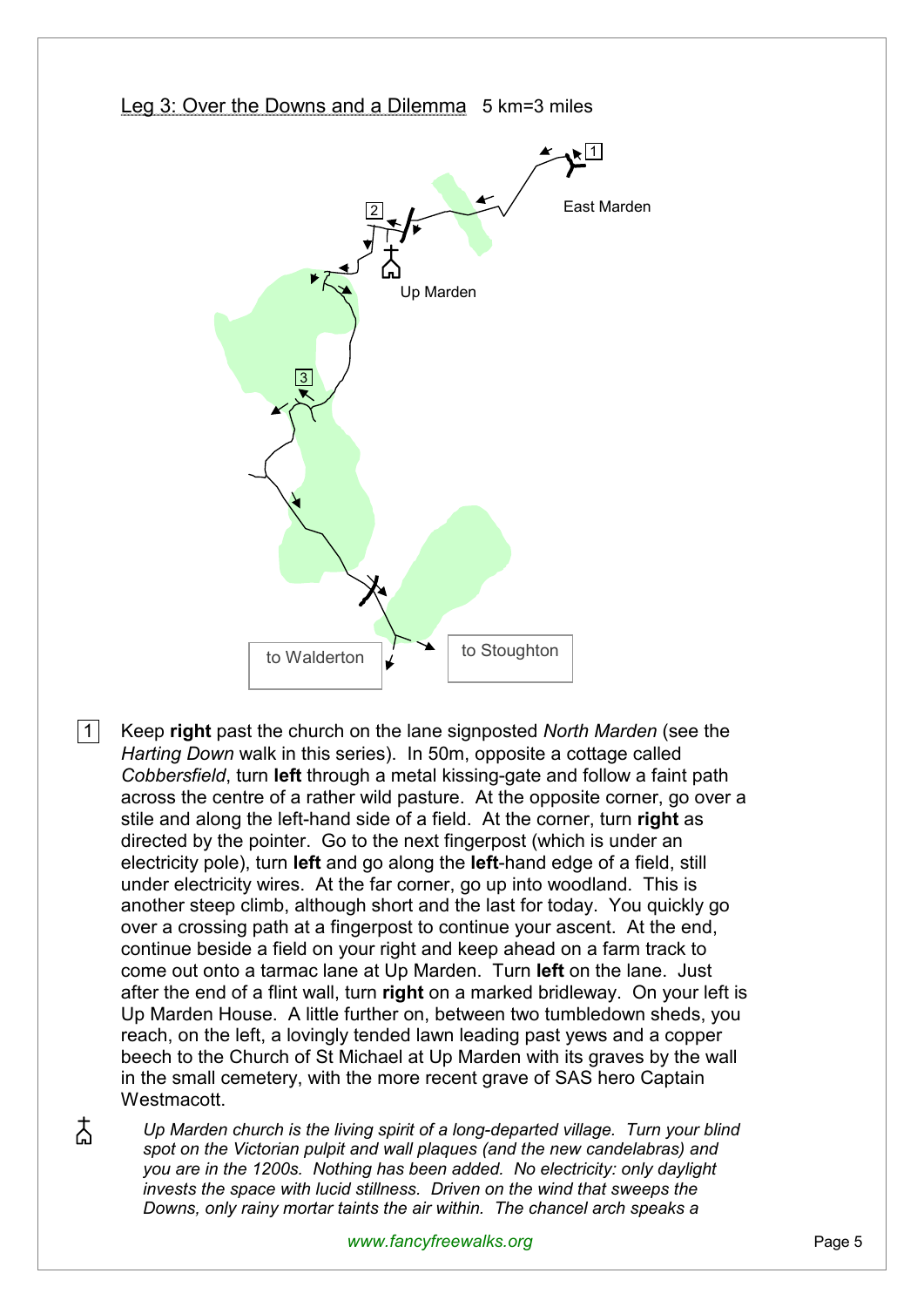*riddle: why the chunky inner arch? was the original arch about to collapse? (The inner arch has been dated, controversially, to 1625.) Wall paintings were whitewashed over by Cromwell's men but a large one has been uncovered and others peep through. Journalist Simon Jenkins wrote after a visit about "the Downland churches that disturb us unbelievers. … There is not a cathedral in England that has their power to move the spirit."* 

 $|2|$  Return to the bridleway and continue onwards, immediately passing the restored Up Marden Cart Shed, with its interesting history displayed on the wall. Go past a large metal gate and in 50m ignore a footpath right. Immediately after, turn **left** through a gap and along the left-hand side of a large field, passing a wide gap in the trees where you can see the tiny bell tower of the church. Continue, with trees on your left, along the top of this large field, weaving right and left at the corners, heading towards electricity pylons. Your path now turns **right** down the side and up again by a fingerpost. 100m from the fingerpost, just after a bend, look out for a post with a yellow arrow and redundant stile. *(Don't miss them!)* Turn **left** here into woodland. In 50m, at a 3-way fingerpost, turn **left** on a wide path downhill. The path goes down into a clearing in the valley and up again. Ignore a signposted track on the left shortly and continue under ash trees. On your right, the trees of Grevitts Copse descend into the valley. The path runs along the left-hand side of a large field and, on the other side, enters woods and reaches a T-junction under tall beeches. Turn **right** on a wide path.

 3 In 50m, fork **left** to a fingerpost. The path curves left, is joined by a path from the right and runs uphill for about 200m. At the top of the rise, avoid the track ahead which is private and veer **right** at a yellow arrow on a track. Keep straight ahead along a band of trees. Soon you pass some houses of Lyecommon on your left. At a junction, ignore the drive on your right and keep straight ahead on a bridleway. Keep to this tree-lined track as it enters deeper into woodland, following any blue arrows and thereby avoiding all turnings off. About 250m into the woodland, you pass a majestic beech on your right. The path winds downhill on a stony track. At a 3-way fingerpost, ignore the right turn and continue onwards to meet a tarmac lane. Cross straight over the lane to a bridleway opposite and follow it between fields and into woods. Soon you meet a 3-way fingerpost.

**Decision point.** Here you have **two** ways of returning to the West Stoke car park and two possible places of refreshment. Route 1 has the best views of the walk and goes through the pretty village of **Walderton** where the traditional *Barley Mow* has a wide selection of food and is open all day Sunday (till 3 pm other days). Route 2 is a bit shorter and gives you another chance to stop at **Stoughton** where the up-market *Hare and Hounds* has a superior menu and fine real ales and is always open. Both pubs have a garden. For Route 1, simply continue with the next section. For Route 2, skip to near the end of this text and do **Stoughton Descent 2**.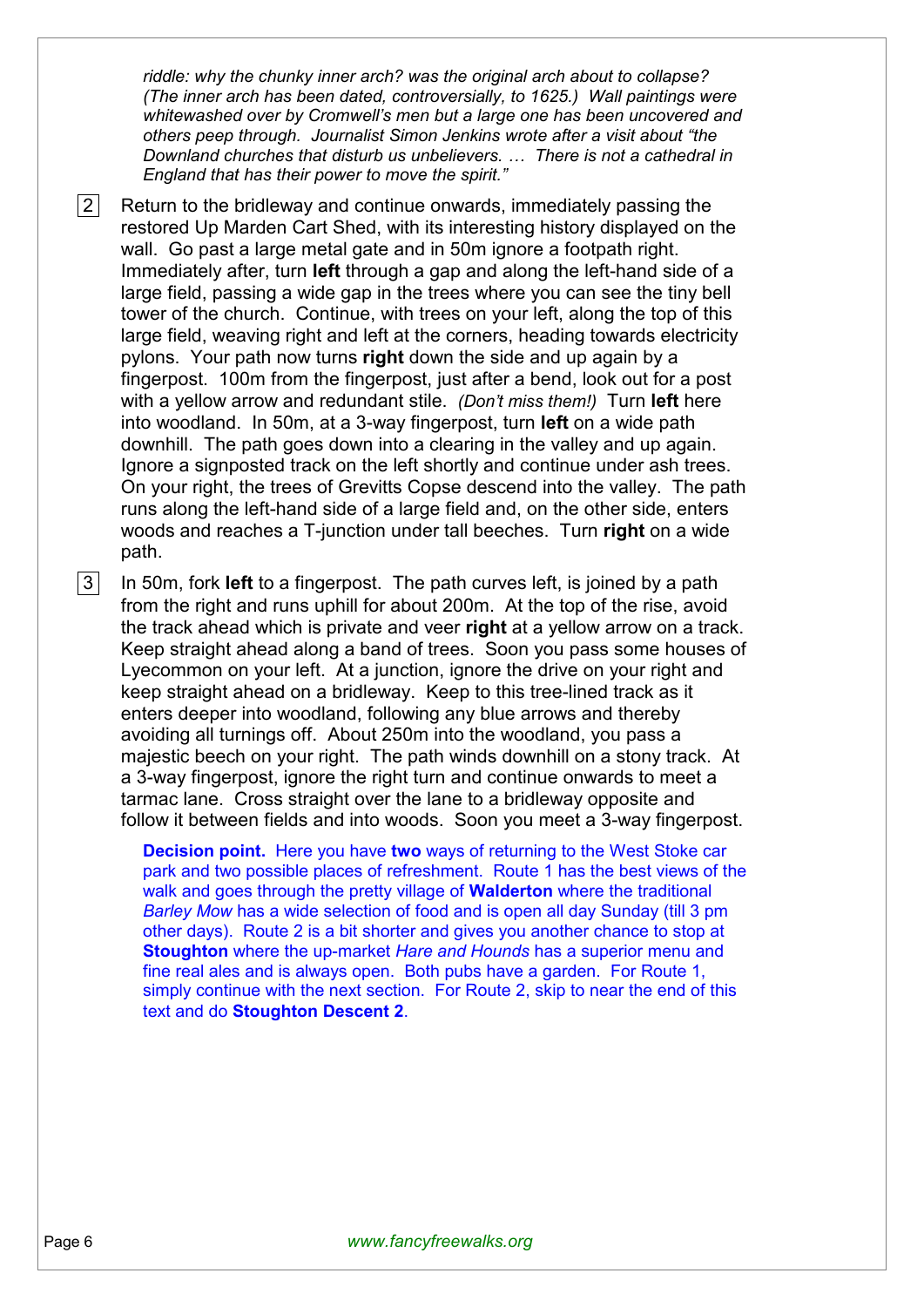

 2 Continue along the road, passing Cooks Lane on the left. Just after the last house, turn **right** on a track marked by a fingerpost as a public way. At a junction by a Forestry Commission sign, leave the track as it curves away right and keep straight ahead past a metal barrier on a bridleway. The bridleway bends left and runs gradually uphill for some distance with the woodland on the left getting gradually steeper. After nearly 700m, look for a post with a blue arrow and fork **right** on a narrow path (which also skips the mud). (If you miss the post, you can see the junction on the right after 50m). At a fingerpost, turn **right** between fields. Your path passes some derelict farm buildings and reaches a junction at the corner. *Here you have the best views of the walk, with Chichester Harbour, Emsworth and Hayling Island*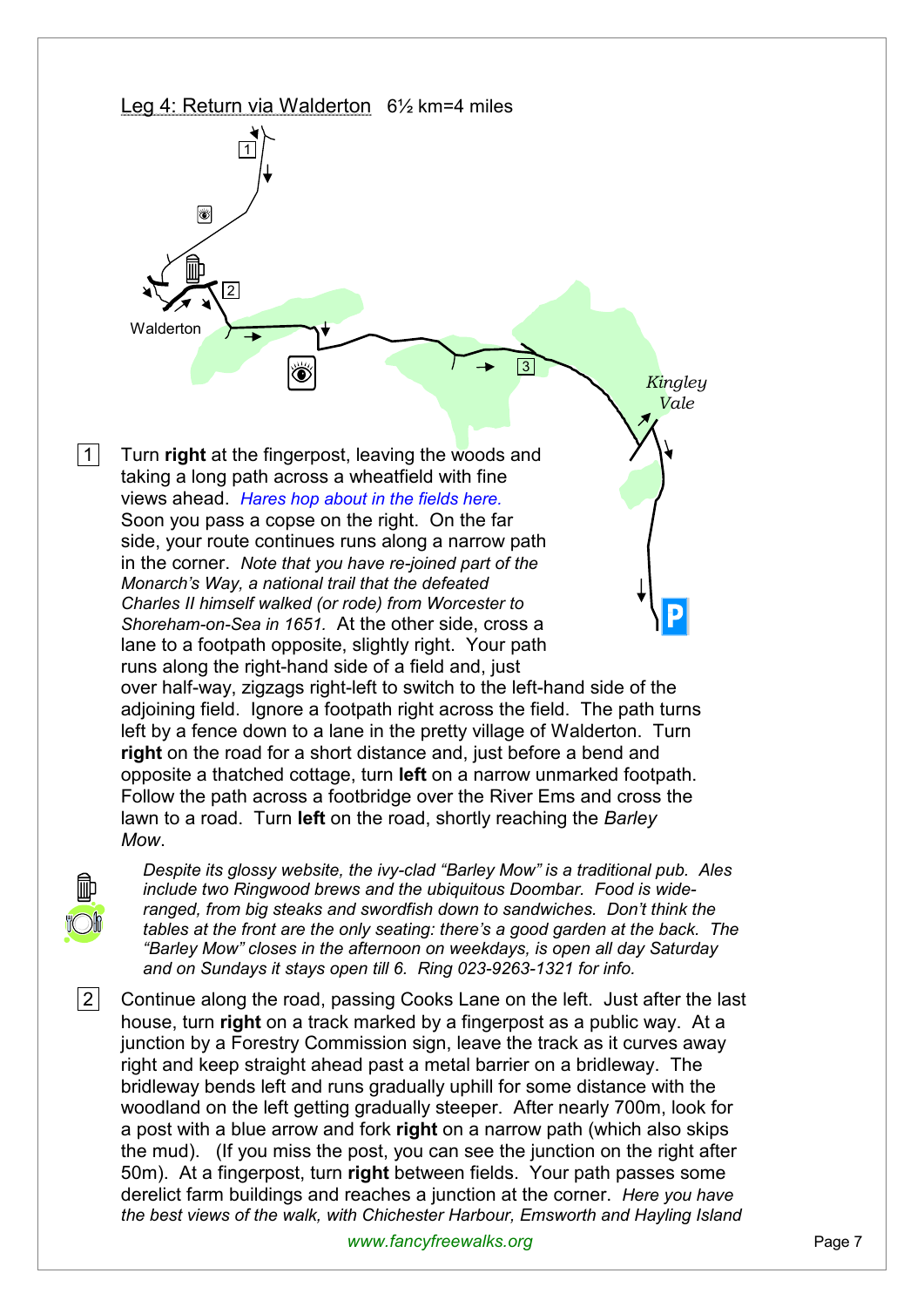*ahead, Langstone Harbour and the Isle of Wight further to the right.* At a 3-way fingerpost, turn **left** on a path between fields. The path goes gently uphill with improving views. After nearly 1 km the path enters woods. In 100m, at a marker post, ignore a bridleway right. The stony path comes out of the woods and runs by a field on the left. Where the fence boundary curves left, fork **right** at a post with a blue arrow back into trees, dominated by a tall beech and yew trees. In 100m you are joined by a bridleway from the left.

At this point, the Stoughton Return re-joins the walk.

**3** In 100m or so you enter a more open landscape with fine views of Chichester Cathedral. Your path merges with a track from the left and passes a gate with a noticeboard for Kingley Vale. Stay on the long cinder track, gradually descending with the trees of Kingley Vale on your left and a field on your right. Finally you reach a T-junction at the bottom. Turn **left** here. In 100m or so, at a junction by gates, turn **right** on the path by which you came, soon to arrive at the car park where the walk began.

## Stoughton Descent 1 2½ km=1½ miles

Take this short cut if you are doing the shorter walk. You will miss the Mardens and the wonderful Downland churches. This short cut takes you direct to Stoughton where there is a good place for food and drink.



Turn **left** at the 3-way fingerpost on a path that runs beside a wire fence. As you come from under the trees by a bench, Stoughton is visible in the valley ahead. Descend between wire fences and join a wider farm track by a large metal gate. *Note that you are walking part of the Monarch's Way, a national trail from Worcester to Shoreham-on-Sea.* As you get nearer a farm, ignore a bridleway right and continue between fields and pastures, passing the farm on your left. Turn **right** in front of some more farm buildings and veer left by *Old Bartons* to meet a lane. Turn left on the lane, soon reaching the *Hare and Hounds* pub in Stoughton. Turn now to the section **Stoughton Return** below, where the pub and the village are described.

Stoughton Descent 2 600 m=0.4 miles

Take this route if you are finishing the **longer** walk via Stoughton. There is a good place to eat or drink in the village.



Ignore the footpath on the right and stay on the bridleway through the woods. You come out of the woods and walk between fields and hedges. 200m further, you enter the village of Stoughton as the track curves its way

o |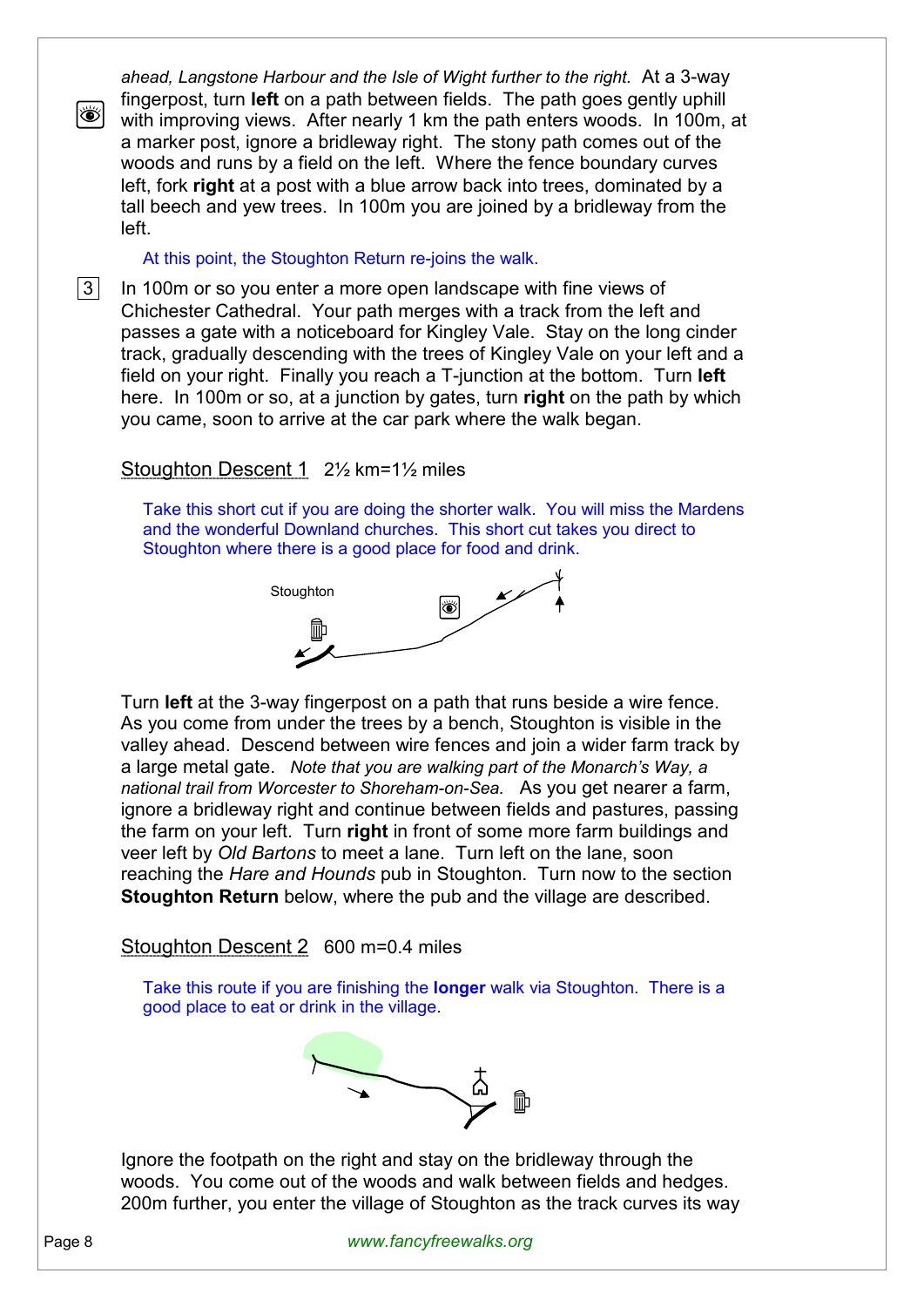past houses and gardens. Soon you reach the village green at a junction. Turn **left** to the *Hare and Hounds* pub. Turn now to the section **Stoughton Return** below, where the pub and the village are described.

Stoughton Return 2 km=1¼ miles + 2½ km=1½ miles

#### Take this route on arriving at Stoughton.



*The "Hare and Hounds" is a superior gastropub and knows it, as you can tell from the stylish pub sign and from the fact that its website has three pages devoted to the wine list. Nevertheless, if you need only a quick drink there are two small bars on the right-hand side with an impressive range of ales if you can drag the staff away from the restaurant side. Look out for "specials" written in chalk. One excellent item for lunch time is the £10 platter that provides soup, Cumberland sausage and other meats plus bread, cheese and homemade chutney: they seem to be well prepared for walkers. The pub is listed as open all day every day but if in doubt ring 023-9263-1433.* 



After refreshment, with your back to the pub, turn **right** along the lane, passing a small green. The church is a short distance up a track on the right and is unmissable. You need to return to the road to re-join the walk.

*Stoughton Church of St Mary is the largest of the small Downland churches. It is one of a group of eight parishes known as the Octagon. It is also one of the oldest, dating from around the time of the Norman Conquest. You are immediately struck by the squat bell tower (with six bells) on the south side, which was erected in the late 1300s. Inside, you will notice the short nave, wooden beams and the arched altar window and the hanging lanterns which were clearly lit by oil until recently.* 

Continue along the lane, and in a few metres turn **left** between *Jeremys* and *Tythe Barn House* on a concrete track marked as a bridleway. The path runs between hedges and shortly you pass a memorial to a Polish pilot. The path gets gradually steeper and runs through some trees, then between a grassy bank and a meadow. In 200m, it enters woods again and continues to ascend. Finally you emerge by a field near a metal gate, where the route continues on a pleasant grassy path, beside a field on the right with a concrete tank. As you progress, ignore two marked bridleways on the left, staying at all times by the field and passing on your left a dense young beechwood. As the field ends, by a marker post, leave the track by keeping straight ahead on a narrow path into yew trees. At a fingerpost, a track joins from the right.

Now re-join the main walk at Leg 4, section  $|3|$ .